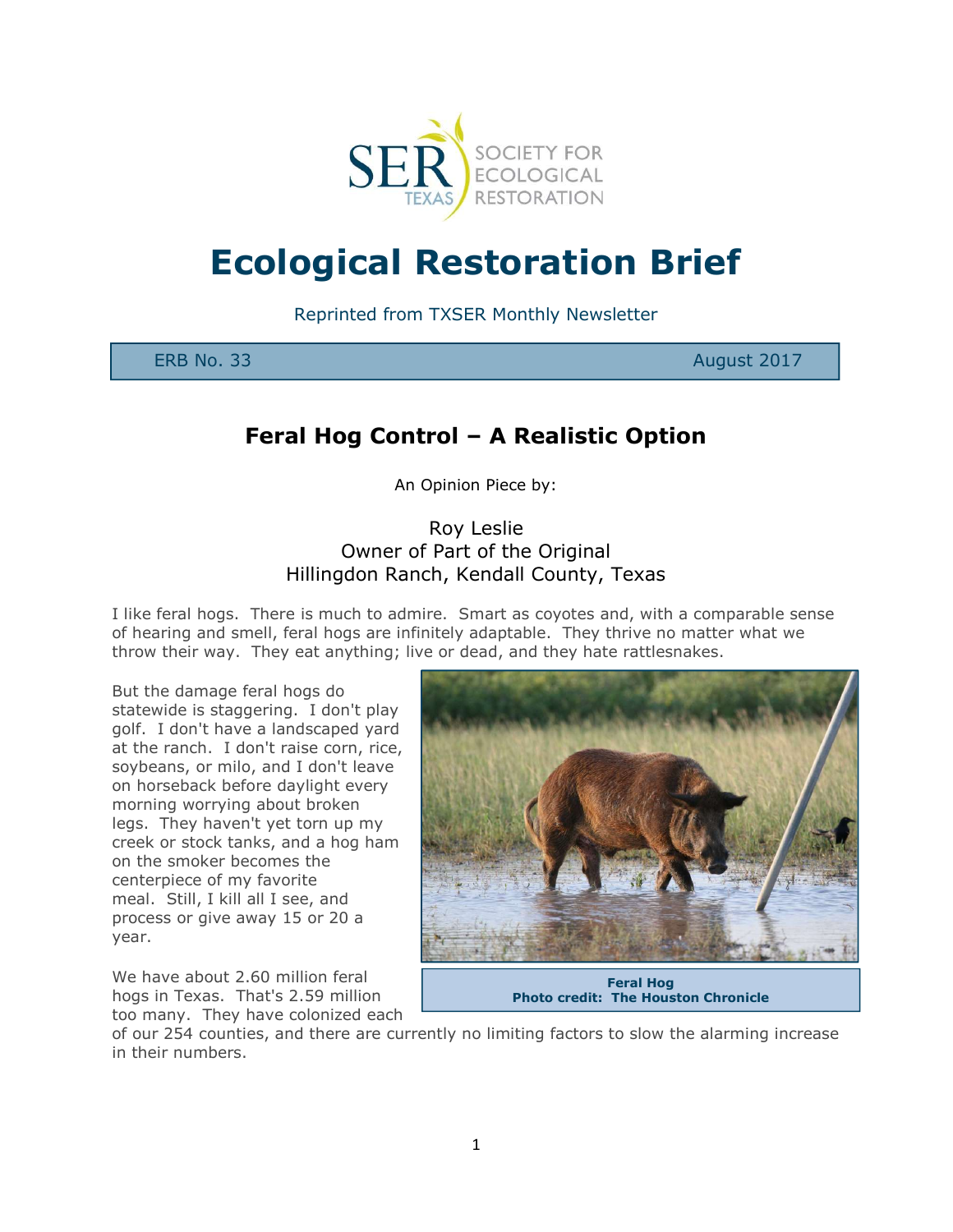Our Commissioner of Agriculture recently shouted to the world that Texas now has the means to wipe out feral hogs. "The Hog Apocalypse." A warfarin-based poison called Kaput, he said, would rid us of this evil pest.

He failed to do his homework. If he had communicated with Texas Parks & Wildlife, he would have discovered that a safe product has been used in Australia for decades. He would have discovered that Parks & Wildlife, Borderlands Research Institute, USDA/APHIS/WS and the Kerr Wildlife Management Area have been researching, testing, and refining an effective Sodium Nitrite based product since 2008.

#### Warfarin - Kaput

The use of Kaput is a harebrained idea. There is no way an applicator in the field can follow the legally required label instructions. Correct usage in a real world situation is impossible. Death by Kaput is like death by Ebola. Target animals, and others unlucky enough to ingest the mixture or scavenge a poisoned carcass, die slowly by internal and external bleeding. Not quickly and humanely, but gruesomely over a period of 4 days to 3 weeks. Even feral hogs don't deserve this.

Read the EPA usage requirements for Kaput. Below is a link to the "Directions for Use." Along with other restrictions, they say:



- the feeding apparatus must have a lid that weights at least 10 pounds, (a Kerr Wildlife Mgt. Area test raccoon lifted 28 pounds);
- a dispensing site must be livestock-free during, and 90 days after, application, (not a ranch-friendly requirement);
- all carcasses must go to an approved hazardous waste site or be buried at least 18 inches below ground so they are inaccessible to scavengers, (it would take a coyote or badger five minutes to dig that up);
- the area must be monitored for dying animals for at least two weeks after Kaput feeders are removed, (it can take 3 weeks for the animal to bleed to death).

One won't find a pig poisoned three weeks ago if it dies today. Buzzards and cara caras will. And coyotes. And raccoons. Then they die, too.

Should one stumble across a kaputed pig before the scavengers, try to dig a hole big enough and deep enough to cover a 275 pound toxic pig with 18 inches to spare. What if you find ten dead pigs? I don't have a backhoe, do you? Kaput is not an option worth considering.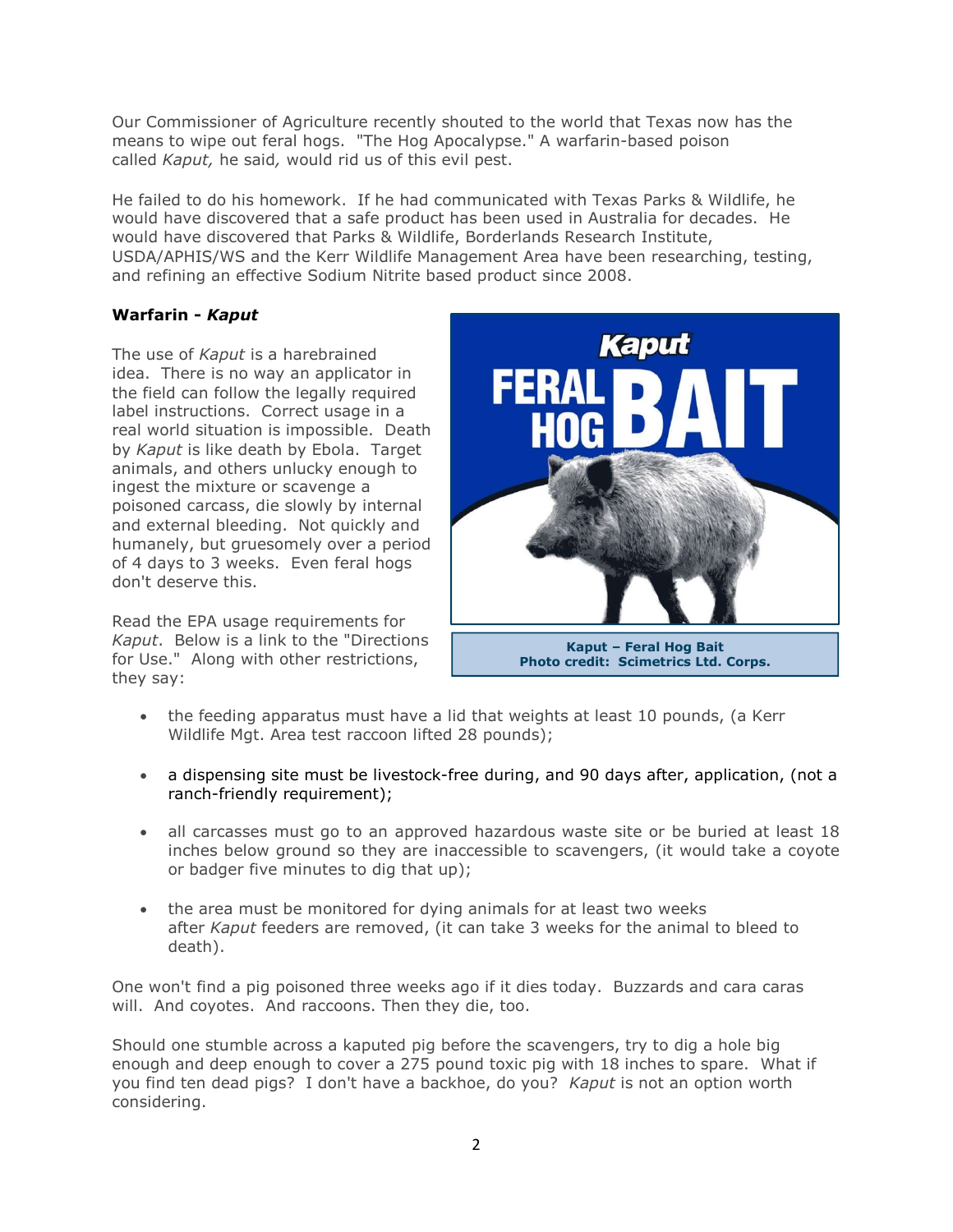#### Sodium Nitrite

This is an elegant tool for hog control. Sodium Nitrite, NaNO2, is a common product long approved for human consumption. It is used to preserve and cure meat. But, guess what? Feral hogs, unlike other animals, cannot tolerate it. In very low concentrations, it blocks their red blood cells' ability to carry oxygen. Feral hogs that have ingested NaNO2 pass out within minutes. They don't wake up.



HOGGONE – Sodium Nitrite Photo credit: NaturalNews.com

There is no futile searching for pigs that died miles from the dispenser, no giant holes to dig should you find a kill, no poisoned wildlife, no empty pastures, no dying scavengers. Not only are our resident wildlife species protected, but the hog meat is safe for you and me to eat. Pre-seasoned porkers!

Below is a detailed article that explains the rigorous procedures, over the course of ten years, to gain EPA approval for its use in controlling feral hogs. The time and effort to anticipate and methodically answer all questions, and to develop effective protocols for delivery has been incredible.

Read the Borderlands article linked below. My last piece for TXSER praised the efforts of those who eliminated the scourge of screwworms in the 1950's. These feral hog researchers rate right up there in my book.

Sodium Nitrite is a tool. Probably the best yet. It won't be available to any but approved applicators. Field trials should begin late this year, and we can hope the product is commercially available within a few years. Until then, landowners, managers, and all who care about our wild spaces and our native plants and wildlife must continue to trap and shoot as before.

And a request, as in my May TXSER article. Buy a hunting license, clean your new rifle, and sign up for a Parks & Wildlife hog hunt.

#### Addendum – August 21, 2017

Since writing the article above, the USDA/APHIS/WILDLIFE SERVICES has sent a request for public comment about upcoming Sodium Nitrite field trials. These will take place in Alabama and Texas if there is significant support from people like you. Public comments are encouraged.

This is all part of the years long process to gain approval of this safe and effective new tool to control feral hogs. Unlike the misguided attempts to certify a warfarin based toxin, sodium nitrite researchers have worked tirelessly and within the law to bring this method to those of us who call for more effective means of control.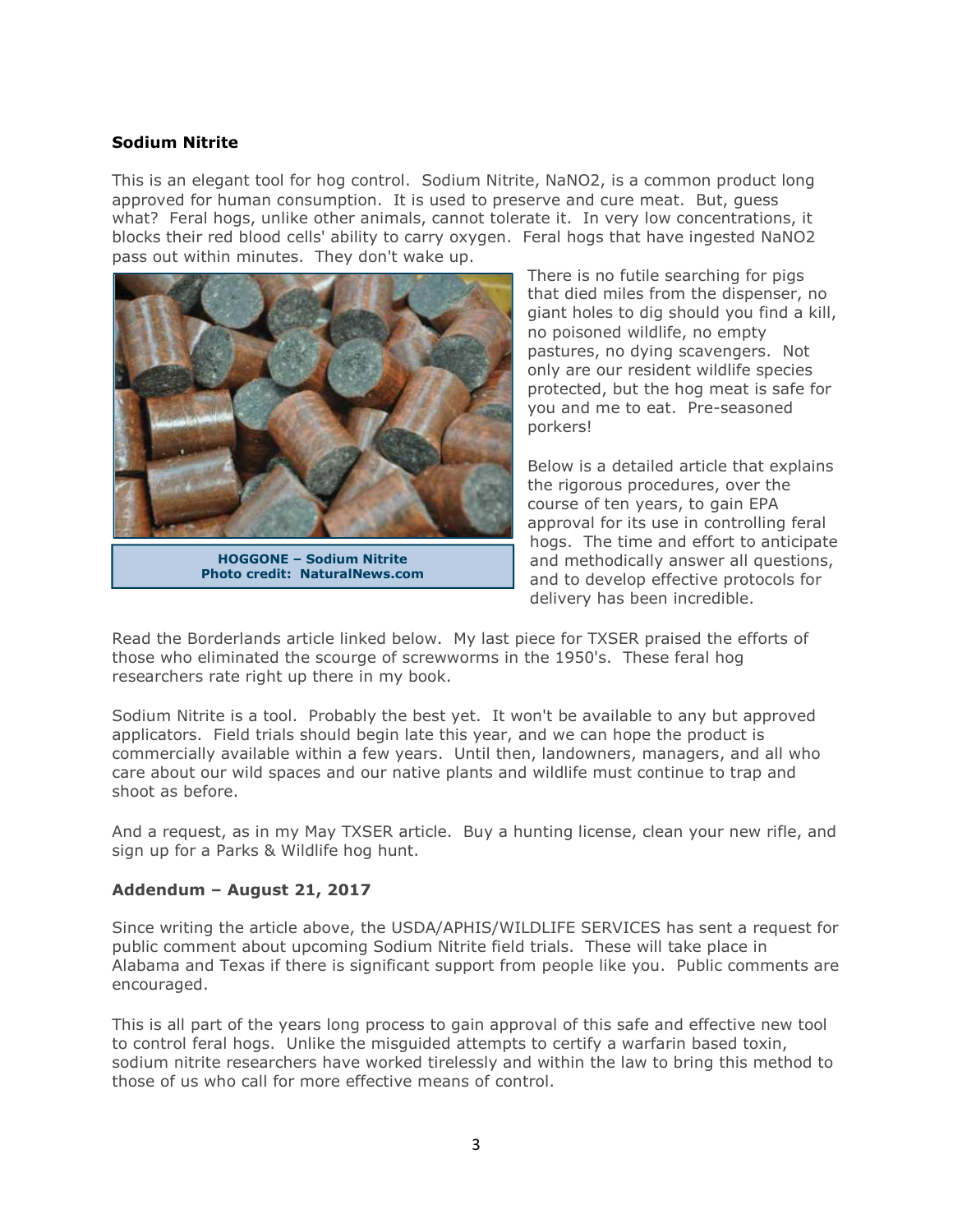Immediately below is the **Notice of Availability for Public Comment.** Please click on the first hot link below for the sixty some-odd pages of background if you want to marvel at the details. You should. Then click on the second hot link below to submit your comments.

Please submit your comments in support of field testing and eventual approval of NaNO2 in knocking back the hog population.

Roy Leslie 210-508-8600 129-B, Giles Ranch Rd. Comfort, TX 78013 royfiii@yahoo.com

\*\*\*\*\*\*\*\*\*\*\*\*\*\*\*\*\*\*\*\*\*\*\*\*\*\*\*\*\*\*\*\*\*\*\*\*

#### Notice of Availability for Public Comment

#### Environmental Assessment: Field Evaluation of HOGGONE® Sodium Nitrite Toxicant Bait for Feral Swine

The United States Department of Agriculture, Animal and Plant Health Inspection Service, Wildlife Services (WS) program would like to invite you to participate in the development of an Environmental Assessment (EA) that analyzes potential environmental effects and concerns of conducting field trials in Alabama and Texas to evaluate the effectiveness of HOGGONE® as a potential control measure for feral swine. HOGGONE® is a sodium nitrite based bait developed for feral swine control. The National Wildlife Research Center, which is the research unit of the WS program, is proposing to conduct field trials in Alabama and Texas to test the feasibility and efficacy of HOGGONE®. WS identified a number of issues and concerns through the initial scoping process and through consultation with state and federal agencies. WS is seeking review and comments on the EA from interested parties as part of the scoping process to identify additional concerns, issues, and alternatives.

Interested parties may obtain a copy of the EA by clicking the link below or by sending a written request to Feral Swine Research Project, National Wildlife Research Center, USDA/APHIS/Wildlife Services, 4101 Laporte, CO 80521. WS requests that you submit comments on the EA electronically by clicking the link below or by sending the comments to the address listed. Please include your name and mailing address in the comments. To receive full consideration, WS must receive all comments by the end of the day on September 30, 2017. All comments received, including the names and addresses of those people who comment, will be part of the public record and will be released for public review as required and allowed by law.

Click for Environmental Assessment https://www.regulations.gov/document?D=APHIS-2017-0067-0001

Click to Comment https://www.regulations.gov/comment?D=APHIS-2017-0067-0001

\*\*\*\*\*\*\*\*\*\*\*\*\*\*\*\*\*\*\*\*\*\*\*\*\*\*\*\*\*\*